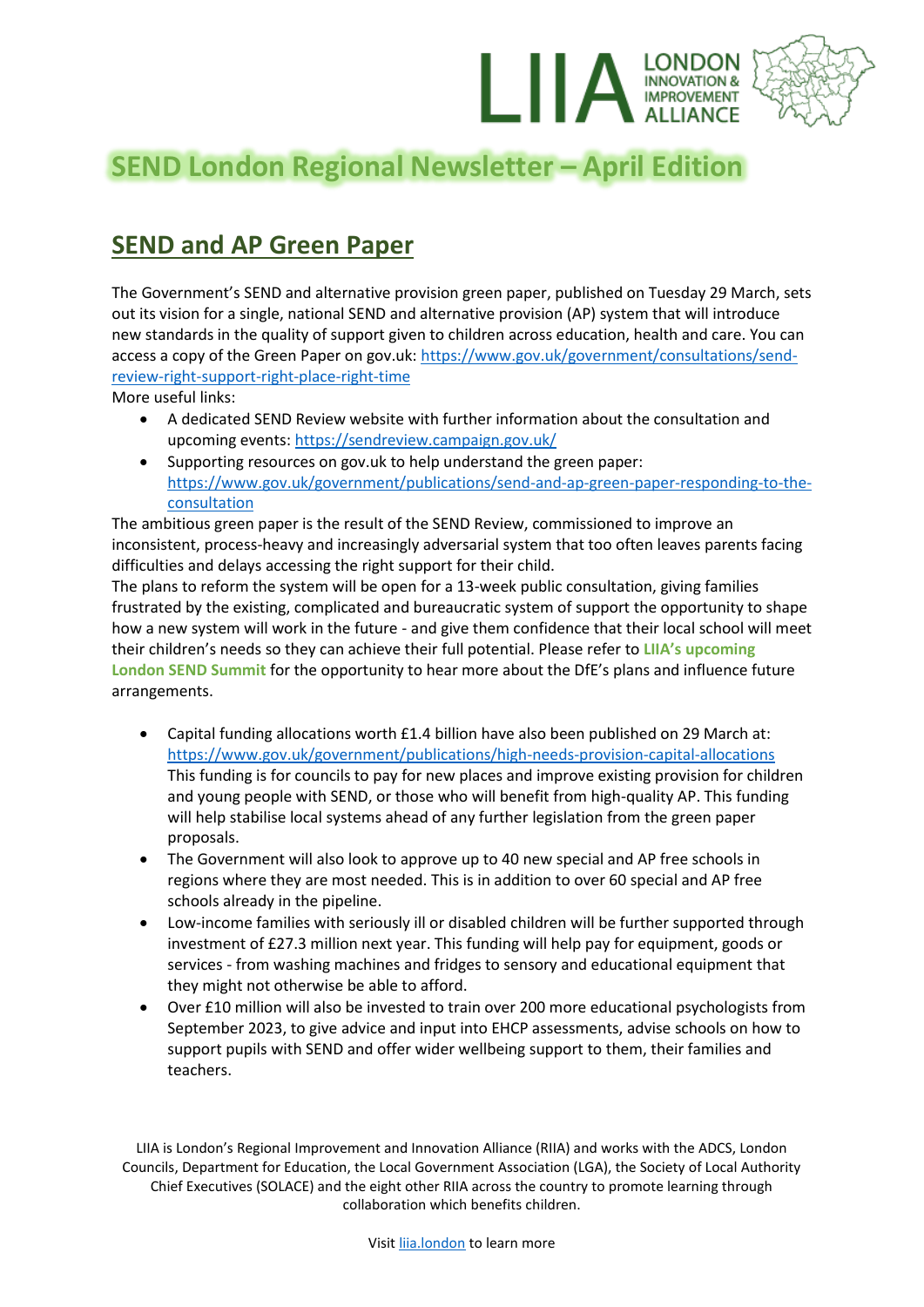

## **Events**

## Local

#### London SEND Summit

- Thursday  $12^{th}$  May  $8:45 12:00$
- In person event, more info to follow.

Please save this date for the London SEND Summit. This is a key opportunity to hear more from DfE and Ofsted, as well as influence future arrangements. Confirmed speakers include Andre Imich (SEN and Disability Professional Adviser at the Department for Education) and Gaynor Roberts (Senior HMI London). Each Local Authority will be able to reserve a maximum of 3 places at the summit. Invitations will be sent out w/c 18th April.

## National

Understanding and supporting anxiety and OCD – ADHD Foundation

- Tuesday  $5^{th}$  April,  $3:45 5:15$
- [https://www.adhdfoundation.org.uk/what-we-do/training/live-streamed-training-2021-](https://www.adhdfoundation.org.uk/what-we-do/training/live-streamed-training-2021-2022/) [2022/](https://www.adhdfoundation.org.uk/what-we-do/training/live-streamed-training-2021-2022/)

This is a live-streamed event from the ADHD Foundation. NB If you are unable to make the session, email: Colin.Foley@adhdfoundation.org.uk to later access it on demand.

An introduction to supporting children and adults with severe and profound intellectual disabilities with bereavement, loss and grief

- Tuesday  $5^{th}$  April,  $10:00 12:00$
- <https://learning.nacwellbeing.org/bereavement-loss-and-grief>

This is an online event.

#### Making Participation Work: Shared Support

- $21^{st}$  April, 11:00
- Register in advance here: [https://www.eventbrite.co.uk/e/making-participation-works](https://www.eventbrite.co.uk/e/making-participation-works-shared-support-april-tickets-303339174637)[shared-support-april-tickets-303339174637](https://www.eventbrite.co.uk/e/making-participation-works-shared-support-april-tickets-303339174637)

The theme for this session will be discussing the building blocks of strategic participation, including:

- How can we ensure we understand the communities in which we are working?
- What are the challenges of creating sustainable spaces and opportunities for young people?
- How do we make links within our teams as well as with other practitioners and organisations?
- What are the range of skills we need as practitioners to both successfully deliver and progress, and how do we skills share as a participation community?

Shared Support is Making Participation Work's monthly informal get together for participation and co-production practitioners. Each month you can join us online with a cup of tea and a biscuit to share our collective expertise and ask questions on a specific topic. If you have any questions, please email Ga-Ling a[t ghardstaff@ncb.org.uk](mailto:ghardstaff@ncb.org.uk)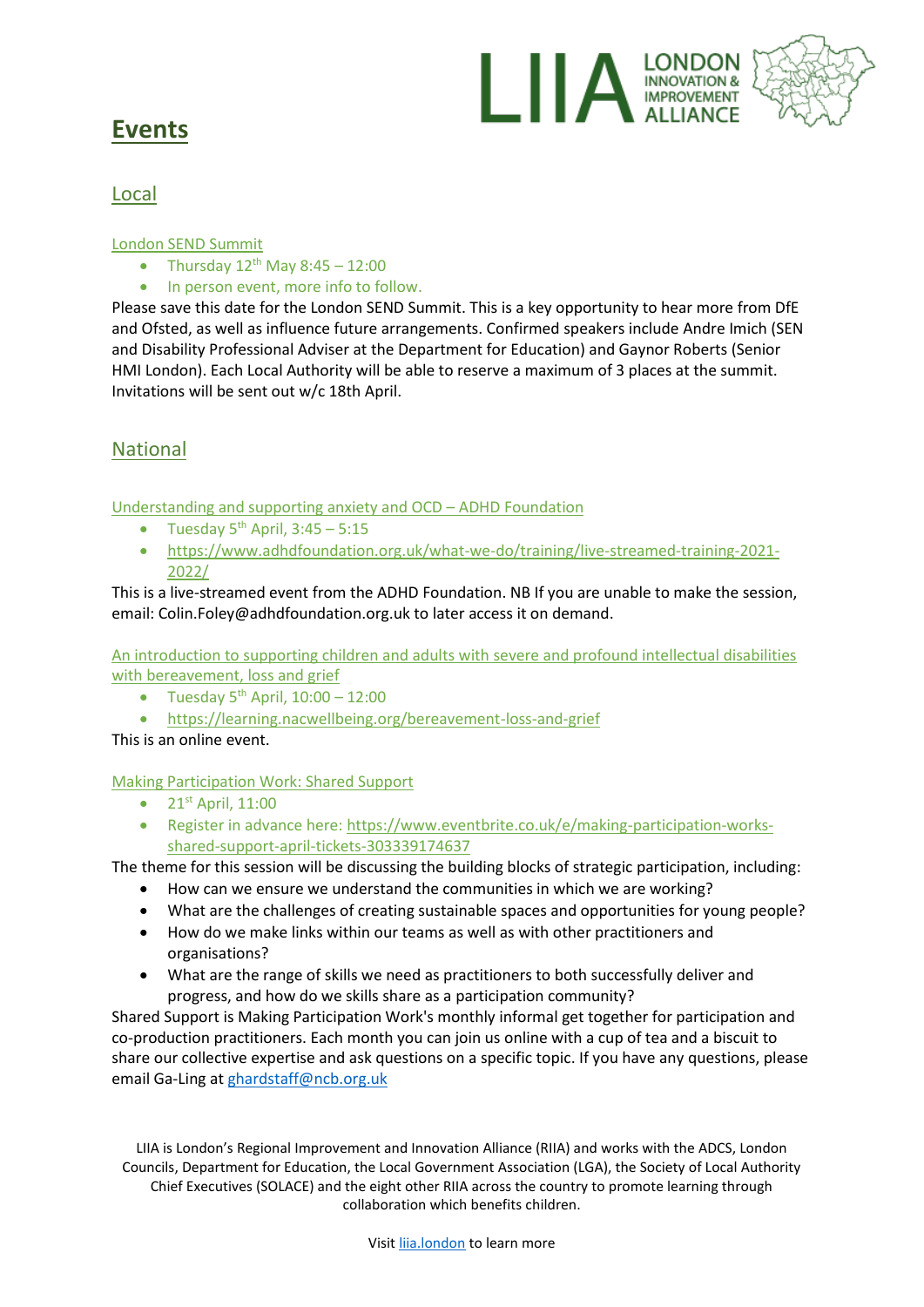

#### 21.4.22 Neuroscience, narrative and PMLD 7.30 – 9.30pm

- $21^{st}$  April,  $7:30 9:30$
- Register for this free webinar here: [https://www.eventbrite.co.uk/e/pamis-webinar](https://www.eventbrite.co.uk/e/pamis-webinar-neuroscience-narrative-and-pmld-tickets-276604500507)[neuroscience-narrative-and-pmld-tickets-276604500507](https://www.eventbrite.co.uk/e/pamis-webinar-neuroscience-narrative-and-pmld-tickets-276604500507)

This is a free webinar.

Autism Care Pathway: Empowering Autistic Children and Their Families

- $26^{th}$  April,  $12:30 3:00$
- You can view further details of this free webinar here: <https://www.pacttraining.co.uk/autism-care-pathway-webinar-2022/>

Understanding and supporting pathological demand avoidance (PDA)

- $28^{th}$  April,  $3:45 5:15$
- [https://www.adhdfoundation.org.uk/what-we-do/training/live-streamed-training-2021-](https://www.adhdfoundation.org.uk/what-we-do/training/live-streamed-training-2021-2022/) [2022/](https://www.adhdfoundation.org.uk/what-we-do/training/live-streamed-training-2021-2022/)

This is a live-streamed event. NB If you are unable to make the session, email: Colin.Foley@adhdfoundation.org.uk to later access it on demand.

Understanding and supporting emotional self-regulation (EYFS – KS2)

- 9<sup>th</sup> May, 3:45 5:15
- [https://www.adhdfoundation.org.uk/what-we-do/training/live-streamed-training-2021-](https://www.adhdfoundation.org.uk/what-we-do/training/live-streamed-training-2021-2022/) [2022/](https://www.adhdfoundation.org.uk/what-we-do/training/live-streamed-training-2021-2022/)

This is a live-streamed event from the ADHD Foundation. NB If you are unable to make the session, email: Colin.Foley@adhdfoundation.org.uk to later access it on demand.

#### National Children's Day UK (NCDUK)

- $\bullet$  15<sup>th</sup> May
- Find out more[: https://www.nationalchildrensdayuk.com/](https://www.nationalchildrensdayuk.com/)

The theme for this year is 'Choose Kind' and NCDUK is focusing on the need for a kinder world, what makes people unkind and how we can all choose to be kind. NCDUK2022 will take place on Sunday 15th May, but people can raise national awareness about their activities for the week up to and including the day. From community events to family outings, school activities, local authority initiatives, conferences, videos, podcasts, talks, seminars and youth led campaigns, it's a great opportunity for everyone to raise awareness about the things they care about. And kindness matters to everyone.

#### Gender Identity and Autism Workshop

- $\bullet$  16<sup>th</sup> May
- Register here: [www.autismahandsonapproach.co.uk/giworkshop/](http://www.autismahandsonapproach.co.uk/giworkshop/)

This is a workshop for parents/carers looking to support a young person who is questioning their gender identity.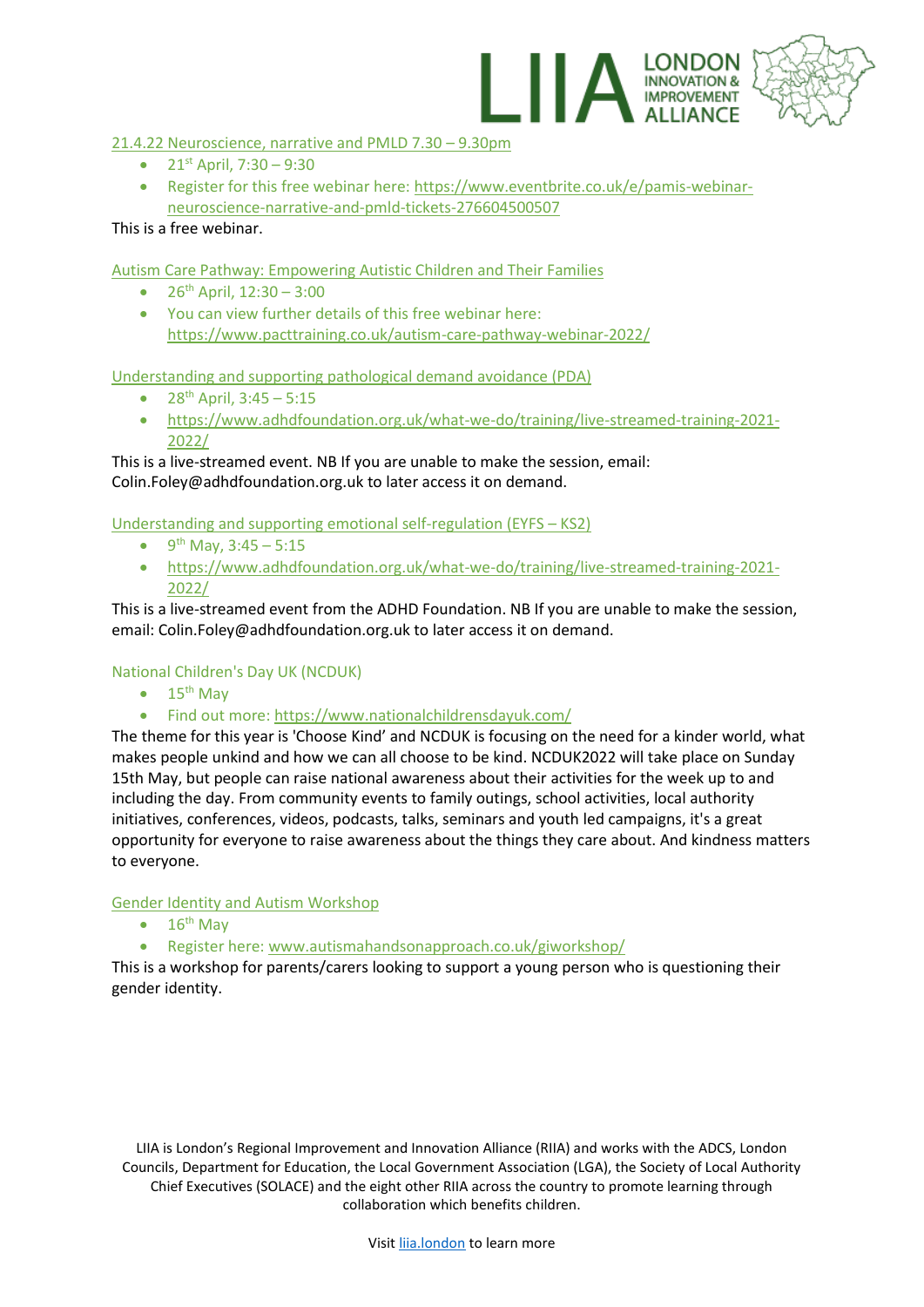Preparing for adulthood/employment for neurodiverse teenagers

- $24^{th}$  May,  $3:45 5:15$
- [https://www.adhdfoundation.org.uk/what-we-do/training/live-streamed-training-2021-](https://www.adhdfoundation.org.uk/what-we-do/training/live-streamed-training-2021-2022/) [2022/](https://www.adhdfoundation.org.uk/what-we-do/training/live-streamed-training-2021-2022/)

I A LONDON

This is a live-streamed event from the ADHD Foundation. NB If you are unable to make the session, email: Colin.Foley@adhdfoundation.org.uk to later access it on demand.

#### Infant Mental Health Awareness Week

#### •  $13<sup>th</sup> - 19<sup>th</sup>$  June

The theme for this year's Infant Mental Health Awareness Week is 'Understanding Early Trauma'. Infant mental health is an often overlooked and misunderstood subject. Coordinated by The Parent-Infant Foundation, Infant Mental Health Awareness Week provides an annual opportunity to discuss the importance of babies' mental health as well as some of the issues that affect it.

#### Leading a Neurodiverse Classroom

- $15^{th}$  June,  $3:45 5:15$
- [https://www.adhdfoundation.org.uk/what-we-do/training/live-streamed-training-2021-](https://www.adhdfoundation.org.uk/what-we-do/training/live-streamed-training-2021-2022/) [2022/](https://www.adhdfoundation.org.uk/what-we-do/training/live-streamed-training-2021-2022/)

This is a live-streamed event from the ADHD Foundation. NB If you are unable to make the session, email: Colin.Foley@adhdfoundation.org.uk to later access it on demand.

#### 6th Annual National Transition Conference

- $15^{th}$  June,  $9:00 4:45$
- More info here: [https://allevents.in/online/6-th-annual-national-transition](https://allevents.in/online/6-th-annual-national-transition-conference/10000288653840407)[conference/10000288653840407](https://allevents.in/online/6-th-annual-national-transition-conference/10000288653840407)

This free, online event will be of interest to all professionals working with young people who have a long-term condition, including those with complex health needs in children's or adult health services, hospice, social care or educational setting.

Understanding and supporting Oppositional Defiance Disorder (ODD)

- $30^{th}$  June,  $3:45 5:15$
- [https://www.adhdfoundation.org.uk/what-we-do/training/live-streamed-training-2021-](https://www.adhdfoundation.org.uk/what-we-do/training/live-streamed-training-2021-2022/) [2022/](https://www.adhdfoundation.org.uk/what-we-do/training/live-streamed-training-2021-2022/)

This is a live-streamed event from the ADHD Foundation. NB If you are unable to make the session, email: Colin.Foley@adhdfoundation.org.uk to later access it on demand.

#### NASEN Live: 'Inclusion by Design'

- $\bullet$  15<sup>th</sup> July
- More info here: [https://nasen.org.uk/nasenlive-](https://nasen.org.uk/nasenlive-2022?utm_campaign=3037961_nasen%20Live%202022%20-%20Announcement%20Email&utm_medium=email&utm_source=Nasen&dm_i=2F68,1T43T,7KZLHG,693RS,1)[2022?utm\\_campaign=3037961\\_nasen%20Live%202022%20-](https://nasen.org.uk/nasenlive-2022?utm_campaign=3037961_nasen%20Live%202022%20-%20Announcement%20Email&utm_medium=email&utm_source=Nasen&dm_i=2F68,1T43T,7KZLHG,693RS,1) [%20Announcement%20Email&utm\\_medium=email&utm\\_source=Nasen&dm\\_i=2F68,1T43T,](https://nasen.org.uk/nasenlive-2022?utm_campaign=3037961_nasen%20Live%202022%20-%20Announcement%20Email&utm_medium=email&utm_source=Nasen&dm_i=2F68,1T43T,7KZLHG,693RS,1) [7KZLHG,693RS,1](https://nasen.org.uk/nasenlive-2022?utm_campaign=3037961_nasen%20Live%202022%20-%20Announcement%20Email&utm_medium=email&utm_source=Nasen&dm_i=2F68,1T43T,7KZLHG,693RS,1)

#### A one-day conference at the Vox Conference Centre in Birmingham.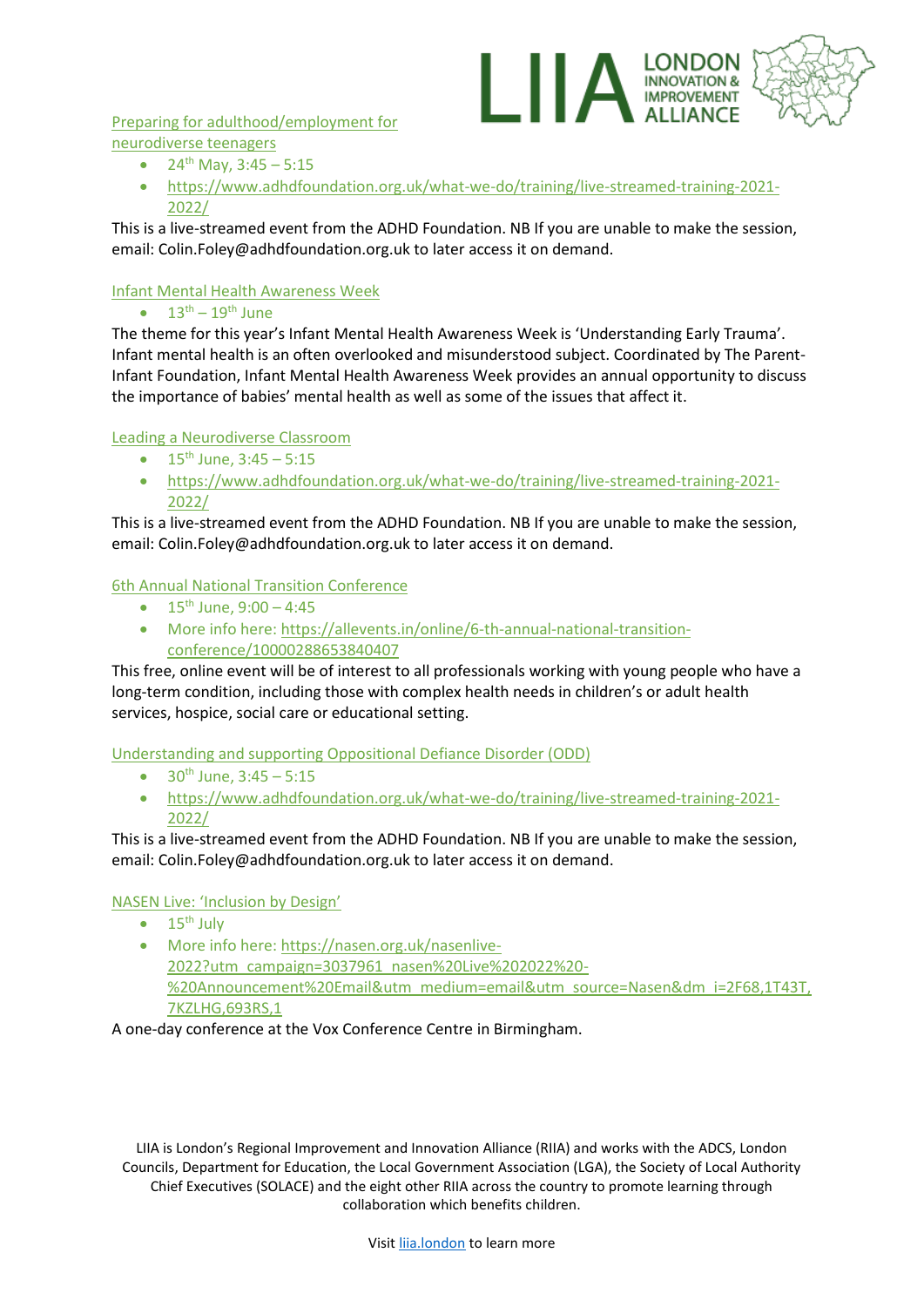

## **Papers, Consultations, and Guidance**

### SEND and AP Green Paper

See first item above.

## Opportunities for All: Strong Schools with Great Teachers for your Child

This sets out the Government's long-term vision for a school system that helps every child to fulfil their potential by ensuring that they receive the right education and support, in the right place, at the right time.

- Read here: [https://www.gov.uk/government/publications/opportunity-for-all-strong](https://www.gov.uk/government/publications/opportunity-for-all-strong-schools-with-great-teachers-for-your-child?utm_medium=email&utm_source=govdelivery)[schools-with-great-teachers-for-your-child?utm\\_medium=email&utm\\_source=govdelivery](https://www.gov.uk/government/publications/opportunity-for-all-strong-schools-with-great-teachers-for-your-child?utm_medium=email&utm_source=govdelivery)
- More info here:<https://content.govdelivery.com/accounts/UKDFE/bulletins/3106c72>

### SEND Review Webinar

This is the recording of the webinar with Will Quince, Children & Families Minister, recorded ahead of the publication of the SEND Review Green Paper. The webinar was facilitated by Special Needs Jungle in collaboration with the Department for Education, NNPCF, Contact and Family Fund.

• Watch here[: https://www.youtube.com/watch?v=M0R7MG8VI7s](https://www.youtube.com/watch?v=M0R7MG8VI7s)

### Consultation on Proposed changes to the Mental Capacity Act 2005

This consultation seeks views on the proposed changes to the MCA Code of Practice and implementation of the Liberty Protection Safeguards

Read about the changes and participate in the consultation here: [https://www.gov.uk/government/consultations/changes-to-the-mca-code-of-practice-and](https://www.gov.uk/government/consultations/changes-to-the-mca-code-of-practice-and-implementation-of-the-lps)[implementation-of-the-lps](https://www.gov.uk/government/consultations/changes-to-the-mca-code-of-practice-and-implementation-of-the-lps)

## New NICE Guidance for Disabled children and young people up to 25 with severe complex needs

This guidance covers integrated service delivery and organisation across health, social care and education for disabled children and young people with severe complex needs, from birth to 25 years. It aims to encourage education, health and social care services to work together and provide more coordinated support to children and young people, and their families and carers.

• For more info[: https://www.nice.org.uk/guidance/ng213](https://www.nice.org.uk/guidance/ng213)

### Government Response to Consultation on Children Not in School

The Department for Education's (DfE's) children not in school consultation sought proposals on:

- a local authority register of children not attending school
- support for home-educating families

This consultation closed in June 2019. It was a follow-up to the consultation and call for evidence on elective home education held by DfE in 2018. The consultation response (February 2022) provides details on DfE's commitment to a form of local authority administered register for children not in school. The consultation response outlines government intentions to legislate at the earliest opportunity to implement a duty on: